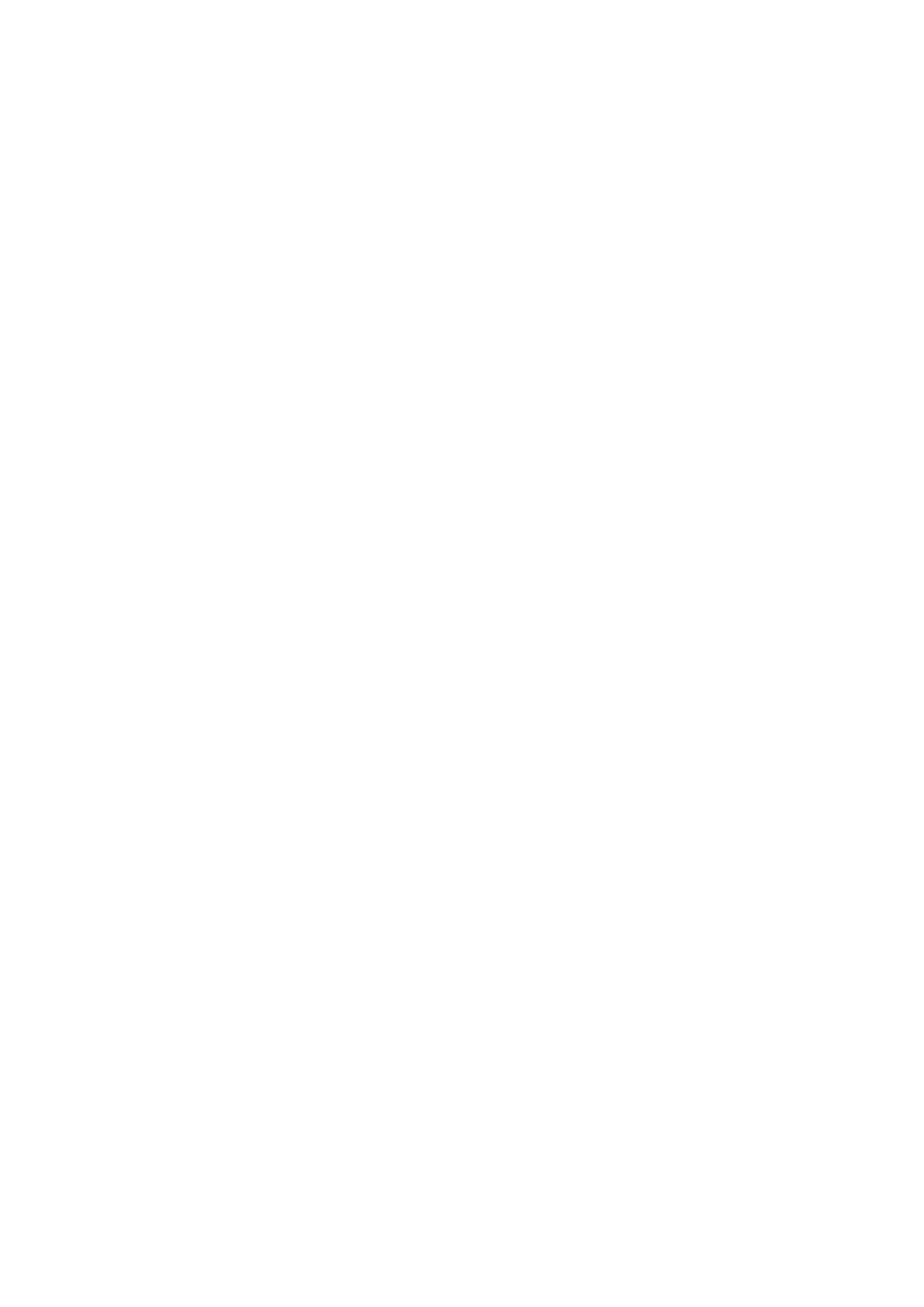# **PEOPLE, RISKS AND RESPONSIBILITIES**

### **Policy scope**

This policy applies to:

- All branches of the Company
- All staff and volunteers of the Company
- All contractors, suppliers and other people working on behalf of the Company

It applies to all data that the company holds relating to identifiable individuals, even if that information technically falls outside of the Data Protection Act 1998. This can include:

- Names of individuals
- Postal addresses
- Email addresses
- Telephone numbers
- …plus any other information relating to individuals

## **Data protection risks**

This policy helps to protect the Company from some very real data security risks, including:

- **Breaches of confidentiality.** For instance, information being given out inappropriately.
- **Failing to offer choice.** For instance, all individuals should be free to choose how the company uses data relating to them.
- **Reputational damage.** For instance, the company could suffer if hackers successfully gained access to sensitive data.

### **Responsibilities**

Everyone who works for or with the Company has some responsibility for ensuring data is collected, stored and handled appropriately.

Each team that handles personal data must ensure that it is handled and processedin line with this policy and data protection principles.

However, these people have key areas of responsibility:

The **Directors** are ultimately responsible for ensuring that the Company meets its legal obligations.

The **Data Protection Officer** is responsible for:

- Keeping the board updated about data protection responsibilities, risks and issues.
- Reviewing all data protection procedures and related policies, in line with an agreed schedule.
- Arranging data protection training and advice for the people covered by this policy.
- Handling data protection questions from staff and anyone else covered by this policy.
- Dealing with requests from individuals to see the data the Company holds about them (also called 'subject access requests').
- Checking and approving any contracts or agreements with third parties that may handle the company's sensitive data.

## **IT Responsibilities:**

- Ensuring all systems, services and equipment used for storing data meet acceptable security standards.
- Performing regular checks and scans to ensure security hardware and software is functioning properly.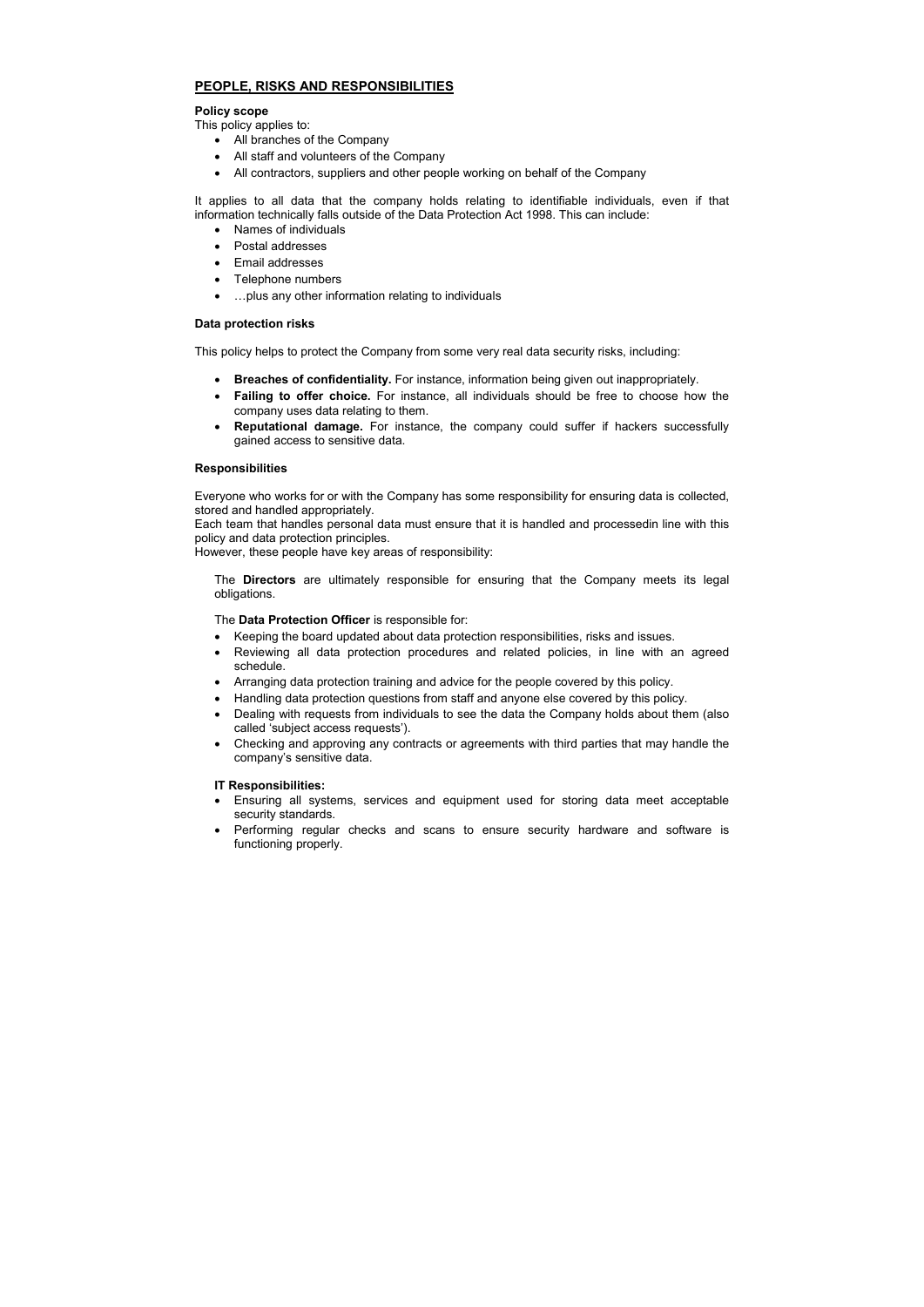• Evaluating any third-party services the company is considering using to store or process data. For instance, cloud computing services.

#### **Marketing Responsibilities:**

- Approving any data protection statements attached to communications such as emails and letters.
- Addressing any data protection queries from journalists or media outlets like newspapers.
- Where necessary, working with other staff to ensure marketing initiatives abide by data protection principles.

# **GENERAL STAFF GUIDELINES**

- The only people able to access data covered by this policy should be those who **need it for their work**.
- Data **should not be shared informally**. When access to confidential information is required, employees can request it from their line managers.
- **the Company will provide training** to all employees to help them understand their responsibilities when handling data.
- Employees should keep all data secure, by taking sensible precautions and following the guidelines below.
- In particular, **strong passwords must be used** and they should never be shared.
- Personal data **should not be disclosed** to unauthorised people, either within the company or externally.
- Data should be **regularly reviewed and updated** if it is found to be out of date. If no longer required, it should be deleted and disposed of.
- Employees **should request help** from their line manager or the data protection officer if they are unsure about any aspect of data protection.

# **DATA STORAGE**

These rules describe how and where data should be safely stored. Questions about storing data safely can be directed to the data controller.

When data is **stored on paper,** it should be kept in a secure place where unauthorised people cannot see it.

These guidelines also apply to data that is usually stored electronically but has been printed out for some reason:

- When not required, the paper or files should be kept **in a locked drawer or filing cabinet**.
- Employees should make sure paper and printouts are **not left where unauthorised people could see them**, like on a printer.
- **Data printouts should be shredded** and disposed of securely when no longer required.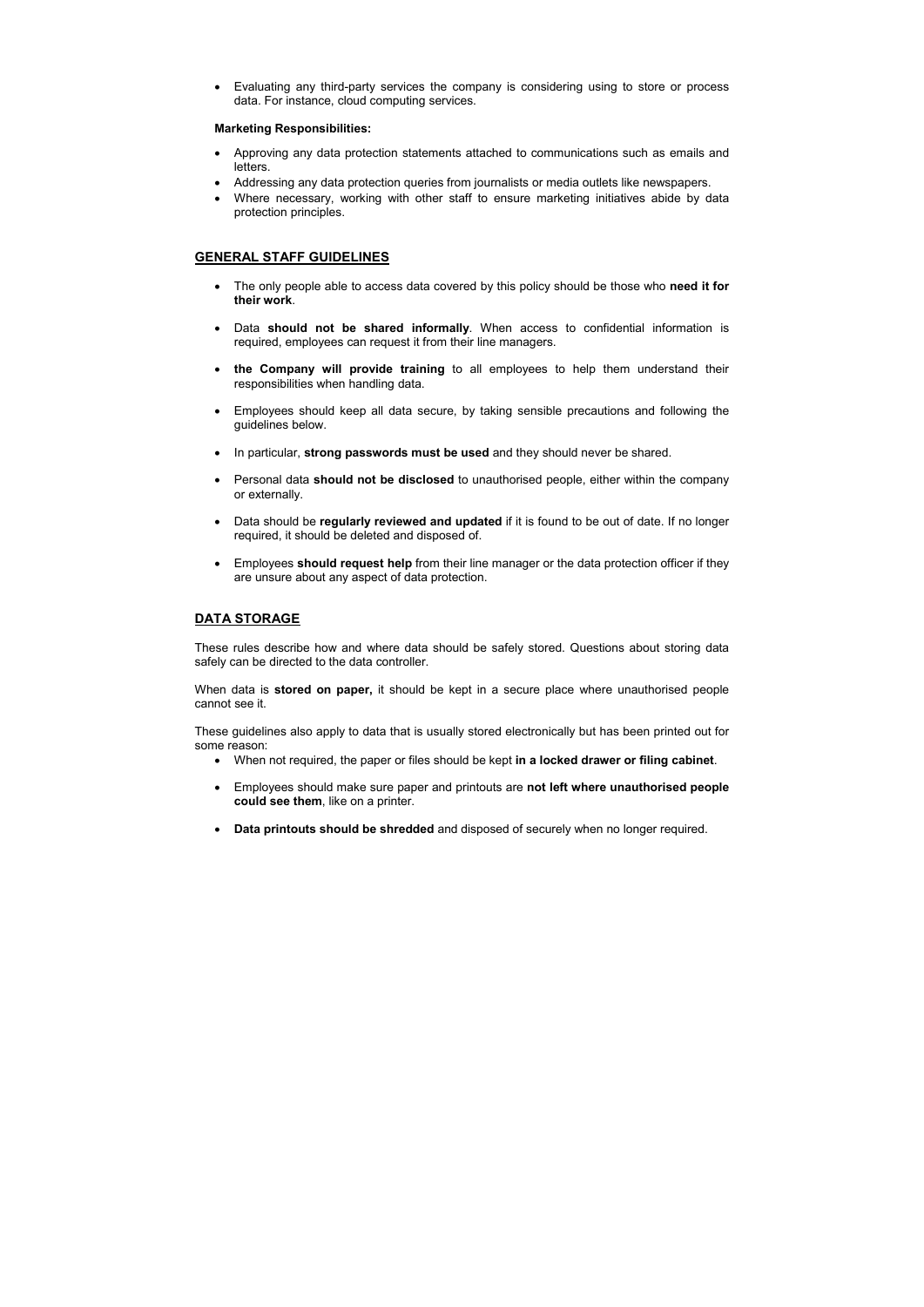When data is **stored electronically**, it must be protected from unauthorised access, accidental deletion and malicious hacking attempts:

Data should be **protected by strong passwords** that are changed regularly and never shared between employees.

- If data is **stored on removable media** (like a CD, DVD or USB Flash drive), these should be kept locked away securely when not being used.
- Data should only be stored on **designated drives and servers**, and should only be uploaded to an **approved cloud computing services**.
- Servers containing personal data should be **sited in a secure location**, away from general office space.
- Data should be **backed up frequently**. Those backups should be tested regularly, in line with the company's standard backup procedures.
- Data should **never be saved directly** to laptops or other mobile devices like tablets or smart phones.
- All servers and computers containing data should be protected by **approved security software and a firewall**.

# **DATA USE**

Personal data is of no value to the Company unless the business can make use of it. However, it is when personal data is accessed and used that it can be at the greatest risk of loss, corruption or theft:

- When working with personal data, employees should ensure **the screens of their computers are always locked** when left unattended.
- Personal data **should not be shared informally**. In particular, it should never be sent by email, as this form of communication is not secure.
- Data must be **encrypted before being transferred electronically**. The data controller can explain how to send data to authorised external contacts.
- Personal data should **never be transferred outside of the European Economic Area**.
- Employees **should not save copies of personal data to their own computers.** Always access and update the central copy of any data.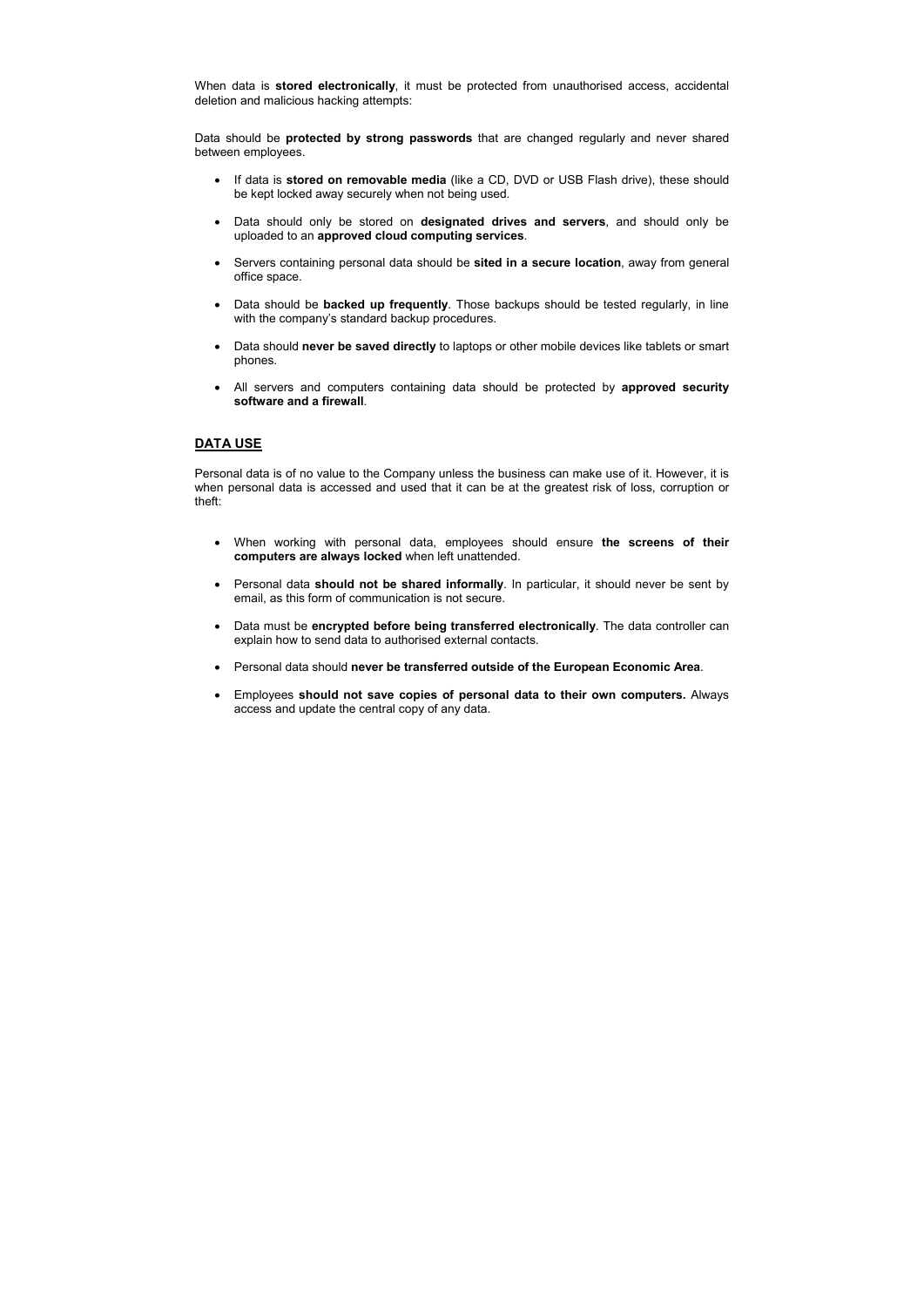# **DATA ACCURACY**

The law requires the Company to take reasonable steps to ensure data is kept accurate and up to date.

The more important it is that the personal data is accurate, the greater the effort the Company should put into ensuring its accuracy.

It is the responsibility of all employees who work with data to take reasonable steps to ensure it is kept as accurate and up to date as possible.

- Data will be held in **as few places as necessary**. Staff should not create any unnecessary additional data sets.
- Staff should **take every opportunity to ensure data is updated.** For instance, by confirming a customer's details when they call.
- the Company will make it **easy for data subjects to update the information** the Company holds about them. For instance, via the company website.
- Data should be **updated as inaccuracies are discovered**. For instance, if a customer can no longer be reached on their stored telephone number, it should be removed from the database.
- It is the data controller's responsibility to ensure **marketing databases are checked against industry suppression files** every six months.

# **SUBJECT ACCESS REQUESTS**

All individuals who are the subject of personal data held by the Company are entitled to:

- Ask **what information** the company holds about them and why.
- Ask **how to gain access** to it.
- Be informed **how to keep it up to date.**
- Be informed how the company is **meeting its data protection obligations**.

If an individual contacts the company requesting this information, this is called a subject access request.

Subject access requests from individuals should be made by email, addressed to the data controller. The data controller can supply a standard request form, although individuals do not have to use this.

Individuals will be charged £10 per subject access request. The data controller will aim to provide the relevant data within 14 days.

The data controller will always verify the identity of anyone making a subject access request before handing over any information.